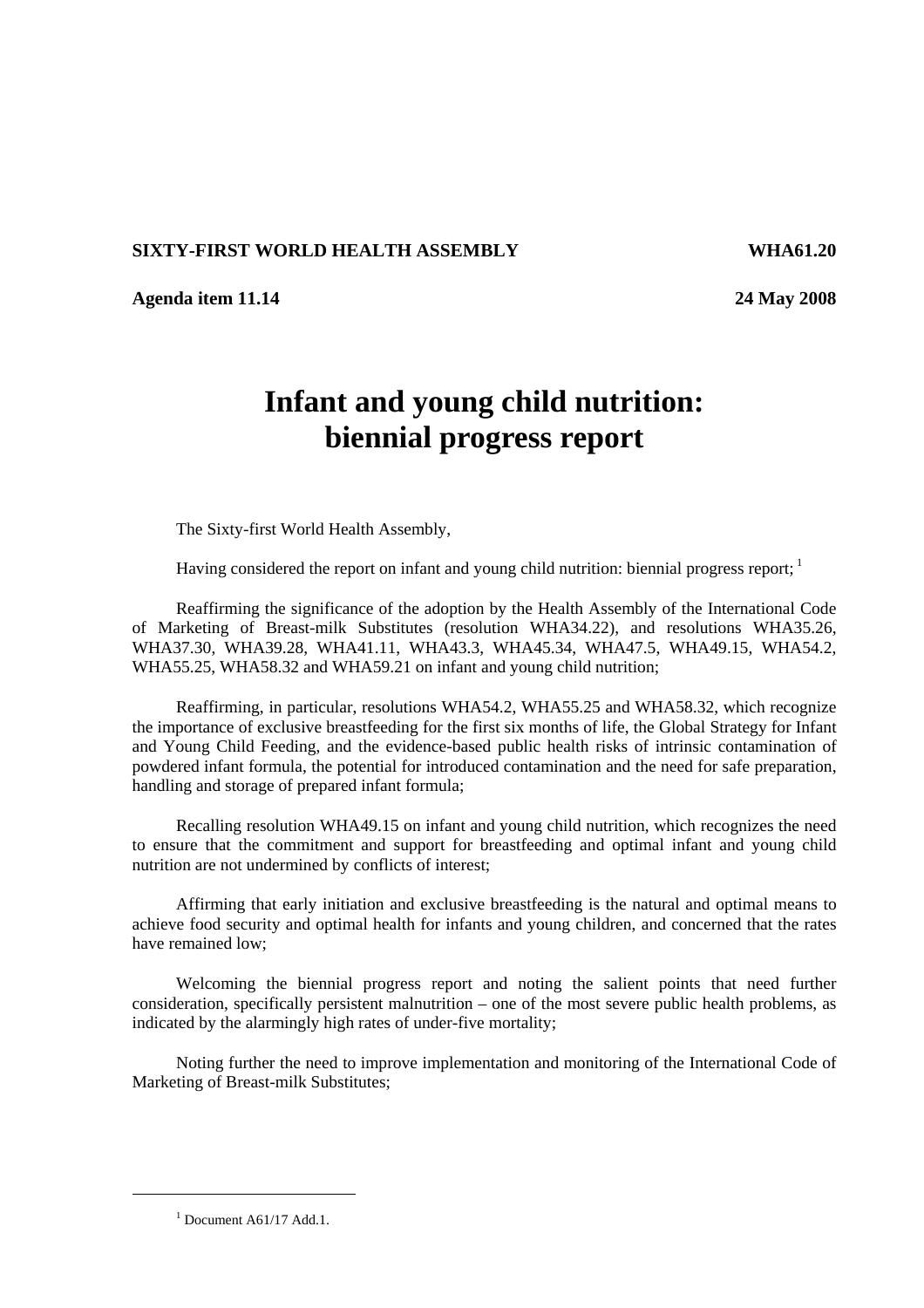Aware that powdered infant formula is not a sterile product and that it can contain pathogenic bacteria, and welcoming the WHO/FAO guidelines on safe preparation, storage and handling of powdered infant formula;

Encouraged by the work of FAO and WHO through the Codex Alimentarius Commission on the revised proposed draft Code of Hygienic Practice for Powdered Formulae for Infants and Young Children,

1. URGES Member States:

(1) to strengthen implementation of the International Code of Marketing of Breast-milk Substitutes and subsequent relevant Health Assembly resolutions by scaling up efforts to monitor and enforce national measures in order to protect breastfeeding while keeping in mind the Health Assembly resolutions to avoid conflicts of interest;

(2) to continue action on the Global Strategy for Infant and Young Child Feeding and the Innocenti Declaration of 2005 on infant and young child feeding and to increase support for early initiation and exclusive breastfeeding for the first six months of life, in order to reduce the scourge of malnutrition and its associated high rates of under-five morbidity and mortality;

(3) to implement, through application and wide dissemination, the WHO/FAO guidelines on safe preparation, storage and handling of powdered infant formula in order to minimize the risk of bacterial infection and, in particular, ensure that the labelling of powdered formula conforms with the standards, guidelines and recommendations of the Codex Alimentarius Commission and taking into account resolution WHA58.32;

(4) to investigate, as a risk-reduction strategy, the possible use and, in accordance with national regulations, the safe use of donor milk through human milk banks for vulnerable infants, in particular premature, low-birth-weight and immunocompromised infants, and to promote appropriate hygienic measures for storage, conservation, and use of human milk;

(5) to take action through food-safety measures, including appropriate regulatory measures, to reduce the risk of intrinsic contamination of powdered infant formula by *Enterobacter sakazakii* and other pathogenic microorganisms during the manufacturing process as well as the risk of contamination during storage, preparation and handling, and monitor the effectiveness of these measures;

2. REQUESTS the Director-General:

(1) to continue monitoring progress through reports to the Health Assembly each even year, along with the report on the status of implementation of the International Code of Marketing of Breast-milk Substitutes and the relevant resolutions of the Health Assembly, on progress in the consideration of matters referred to the Codex Alimentarius for its action;

(2) to continue to promote breastfeeding and infant and young child nutrition as essential for achieving the Millennium Development Goals, in particular those relating to the eradication of extreme poverty and hunger and to the reduction of child mortality;

 $\overline{a}$ 

<sup>1</sup> World Health Organization in collaboration with the Food and Agriculture Organization of the United Nations. *Safe preparation, storage and handling of powdered infant formula*. Geneva, World Health Organization, 2007.